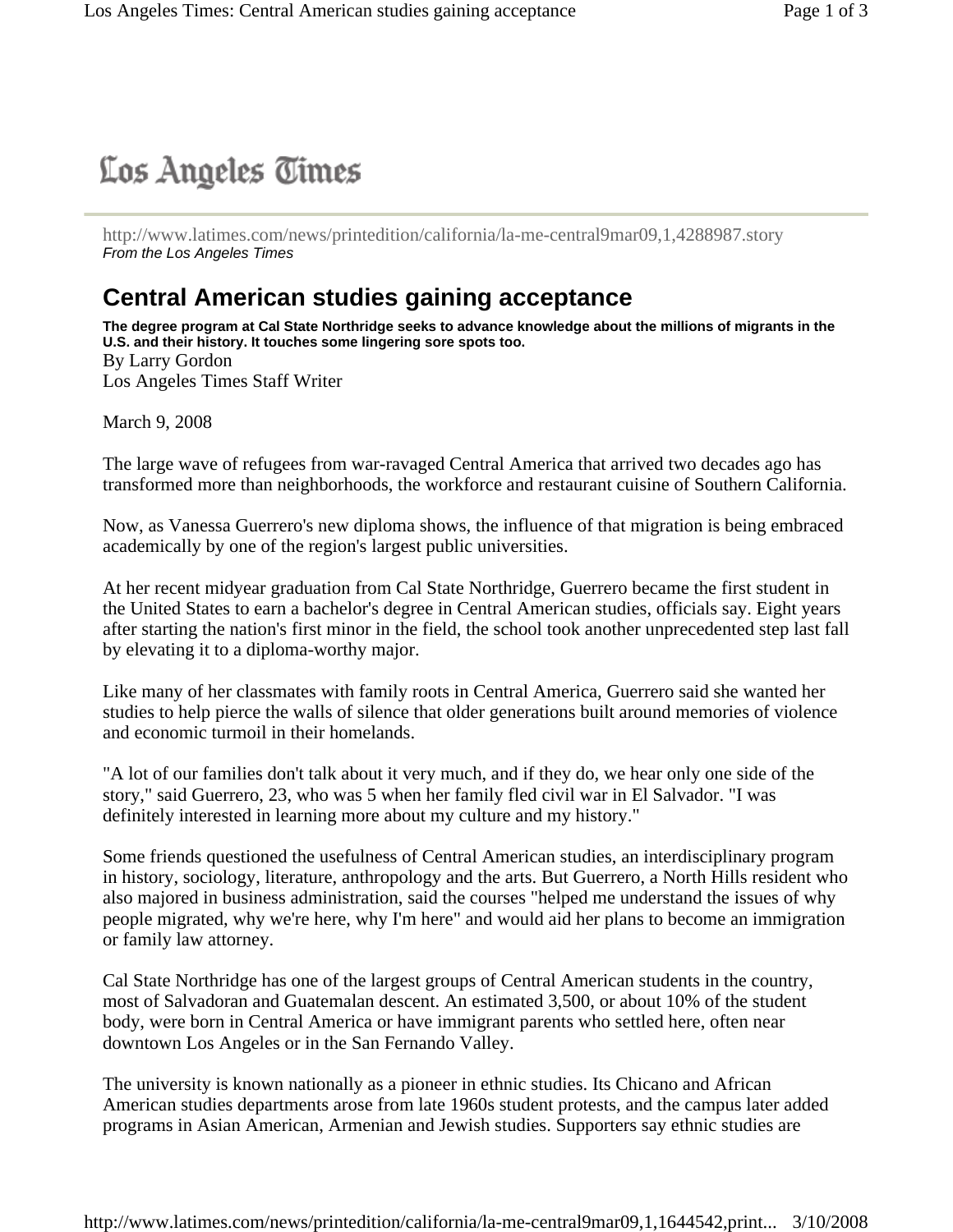needed in a multicultural world, while critics contend that those classes foster racial identity instead of solid scholarship.

Central Americans constitute the vast majority of the 50 students enrolled in the new major and the several hundred others taking its courses. But some students had little previous contact with Central American cultures and "really want to understand this community and work with it," according to program coordinator Beatriz Cortez, who was born in El Salvador and is an expert in Central American literature and art.

The program offers 21 courses, including Survey of Central American Literature, Changing Roles of Central American Women and others about film, religion and revolutionary movements. It has three full-time professors plus six others who work part time or are from other campus departments.

"Some of us recognized a need for there to be a kind of academic discipline to both document and analyze the Central American experience, especially given the huge Central American population in places like Los Angeles, San Francisco and Washington," said Roberto Lovato, who helped found the program and has taught in it.

At first, classes cobbled together readings from various sources because textbooks about Latino literature and history tend to concentrate on Mexicans, Puerto Ricans and Cubans. "We are the new kids on the block, and we still have a long way to go," said Lovato, a son of Salvadoran immigrants and now a writer in New York.

Larry Estrada, president of the National Assn. for Ethnic Studies, said that Central American classes are usually included in more general Latino programs and that Cal State Northridge's degree is the only one he knows of in the country.

"It's a welcome addition," said Estrada, a professor at Western Washington University. (Cal State established a Central American minor last year within its Latin American studies program.)

Northridge's Central American classes were initially part of Chicano studies. People involved say the split involved sentiments akin to Central Americans' resentments about Mexican American dominance in Latino life in Los Angeles.

"Central American studies was a new entity, and it deserved its own space," recalled professor Rodolfo Acuna, founder of the university's Chicano studies department. "No group wants to be eclipsed by another."

The Central American program faced initial budget and planning problems, and its status will be reviewed in five years. But it seems to have escaped earlier ideological battles surrounding ethnic studies at schools nationwide, in part because it does not focus on one country or ethnicity. For example, UCLA students staged a two-week hunger strike in 1993 to gain departmental status for Chicano studies, a goal not reached until 2005.

The Cal State Northridge classes look at Central America's seven nations -- Belize, Guatemala, El Salvador, Honduras, Nicaragua, Costa Rica and Panama -- and their complicated tapestry of cultures and languages. Next fall, the program will add a professor, an anthropologist who specializes in the Creole and African-derived cultures along the Caribbean coast.

At a recent class of Modern History of Central American Peoples, instructor Celia Simonds lectured to 30 students about the federation that included most of the now-separate nations in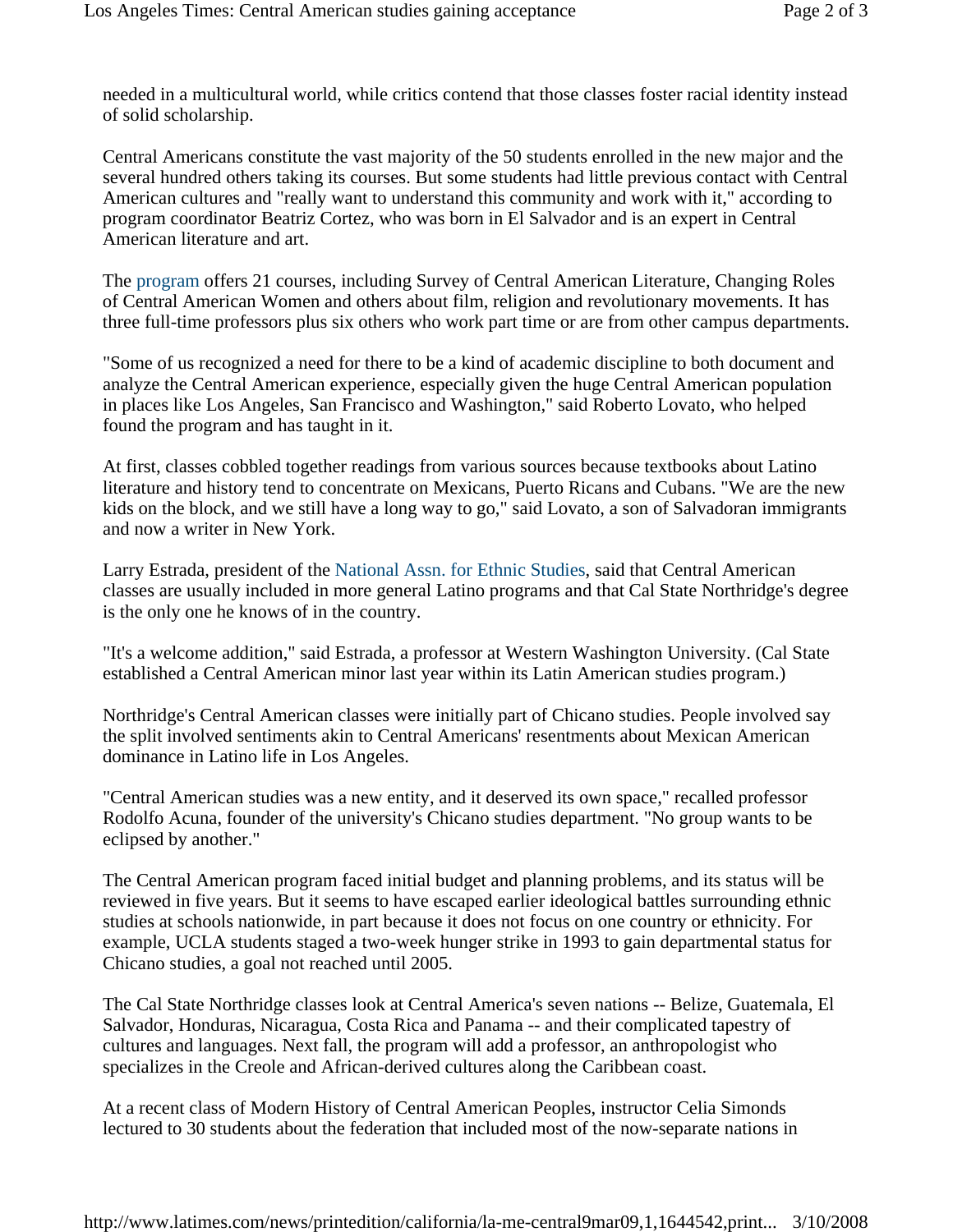Central America from 1824 to 1839 and the tensions between liberals and conservatives over economic and religious issues.

Simonds also spoke of how the region's racial prejudices affected her own Costa Rican family. Her mother, a dark-skinned woman with some indigenous ancestry, was ridiculed by Simonds' lightskinned paternal grandmother of Spanish heritage.

Another frequent theme is the political and emotional aftermath of the conflicts in El Salvador, Guatemala and Nicaragua. Douglas Carranza, an anthropologist who is director of the program's affiliated research institute, said some students' parents were afraid of opening old wounds. "It is sometimes too painful to talk about," he said.

But he stressed that student curiosity about family travails soon expands into many other topics, such as ancient history and environment.

Josue Guajan, for example, was born in Chicago and raised mainly in Guatemala until his family returned to the U.S. when he was 16. Through a Cal State Northridge class he realized, "I didn't know that much about Central America, even though I lived over there. That made me keep going and keep learning."

Now 23 and a double major in television production and Central American studies, the Van Nuys resident wants to become a documentary filmmaker specializing in the region. He is a leader of the Central American United Student Assn., which has provided water-supply equipment to Salvadoran and Guatemalan villages.

Karen Romero, a U.S.-born daughter of Salvadorans, said she delayed graduation to take extra classes for a double degree in history and Central American studies. Now 25 and a resident of the Mid-City area of Los Angeles, she wants to teach history in high school or college and thinks her Northridge education will help her better relate to students in ethnically diverse classrooms.

Her mother, she said, was upset at first that Romero was studying Central American politics because it revived memories of friends murdered because of activism at Salvadoran universities in the 1970s. Now, Romero said, her mother is "very proud" and tells relatives her daughter "knows more about the history of Central America than we do."

larry.gordon@latimes.com